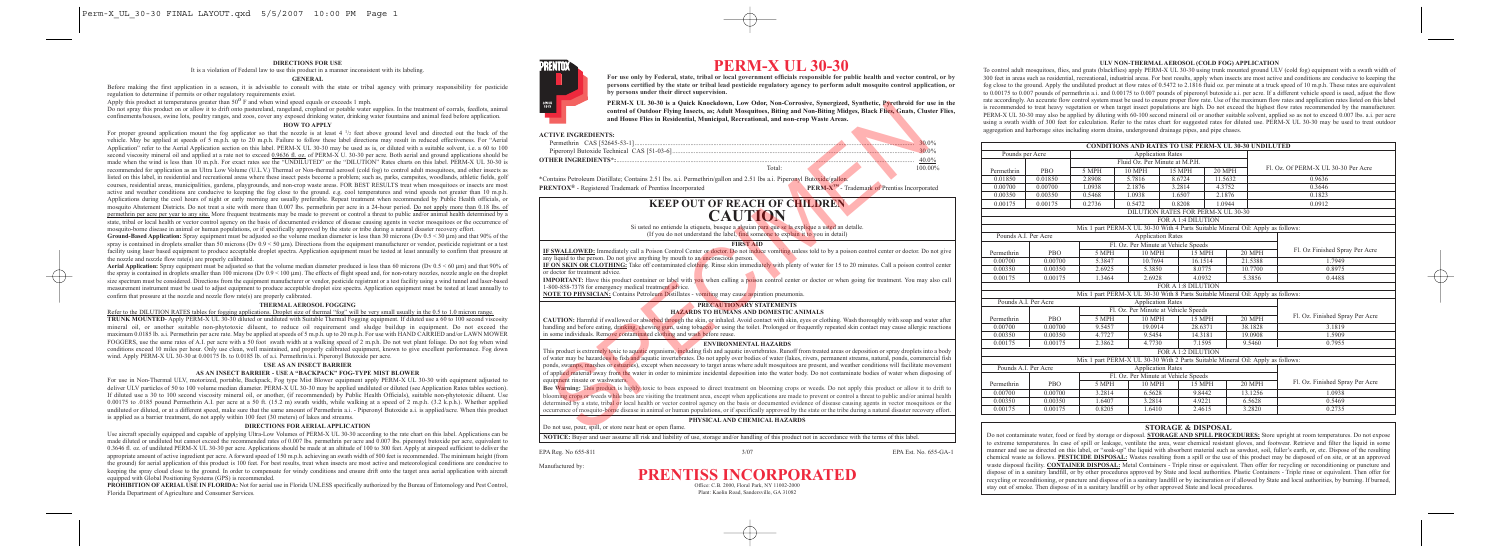#### **DIRECTIONS FOR USE**

It is a violation of Federal law to use this product in a manner inconsistent with its labeling.

### **GENERAL**

Before making the first application in a season, it is advisable to consult with the state or tribal agency with primary responsibility for pesticide regulation to determine if permits or other regulatory requirements exist.

Apply this product at temperatures greater than 50<sup>o</sup> F and when wind speed equals or exceeds 1 mph.

Do not spray this product on or allow it to drift onto pastureland, rangeland, cropland or potable water supplies. In the treatment of corrals, feedlots, animal confinements/houses, swine lots, poultry ranges, and zoos, cover any exposed drinking water, drinking water fountains and animal feed before application.

#### **HOW TO APPLY**

For proper ground application mount the fog applicator so that the nozzle is at least 4 1/2 feet above ground level and directed out the back of the vehicle. May be applied at speeds of 5 m.p.h. up to 20 m.p.h. Failure to follow these label directions may result in reduced effectiveness. For "Aerial Application" refer to the Aerial Application section on this label. PERM-X UL 30-30 may be used as is, or diluted with a suitable solvent, i.e. a 60 to 100 second viscosity mineral oil and applied at a rate not to exceed 0.9636 fl. oz. of PERM-X U. 30-30 per acre. Both aerial and ground applications should be made when the wind is less than 10 m.p.h. For exact rates see the "UNDILUTED" or the "DILUTION" Rates charts on this label. PERM-X UL 30-30 is recommended for application as an Ultra Low Volume (U.L.V.) Thermal or Non-thermal aerosol (cold fog) to control adult mosquitoes, and other insects as listed on this label, in residential and recreational areas where these insect pests become a problem; such as, parks, campsites, woodlands, athletic fields, golf courses, residential areas, municipalities, gardens, playgrounds, and non-crop waste areas. FOR BEST RESULTS treat when mosquitoes or insects are most active and weather conditions are conducive to keeping the fog close to the ground. e.g. cool temperatures and wind speeds not greater than 10 m.p.h. Applications during the cool hours of night or early morning are usually preferable. Repeat treatment when recommended by Public Health officials, or mosquito Abatement Districts. Do not treat a site with more than 0.007 lbs. permethrin per acre in a 24-hour period. Do not apply more than 0.18 lbs. of permethrin per acre per year to any site. More frequent treatments may be made to prevent or control a threat to public and/or animal health determined by a state, tribal or local health or vector control agency on the basis of documented evidence of disease causing agents in vector mosquitoes or the occurrence of mosquito-borne disease in animal or human populations, or if specifically approved by the state or tribe during a natural disaster recovery effort. The mass of the matrix in the two-follows are not the matrix in the control of the matrix in the control of the matrix in the matrix in the control of the matrix in the control of the matrix in the control of the matrix i

Ground-Based Application: Spray equipment must be adjusted so the volume median diameter is less than 30 microns (Dv 0.5 < 30 µm) and that 90% of the spray is contained in droplets smaller than 50 microns (Dv  $0.9 < 50 \mu m$ ). Directions from the equipment manufacturer or vendor, pesticide registrant or a test facility using laser based equipment to produce acceptable droplet spectra. Application equipment must be tested at least annually to confirm that pressure at the nozzle and nozzle flow rate(s) are properly calibrated.

Aerial Application: Spray equipment must be adjusted so that the volume median diameter produced is less than 60 microns (Dv 0.5 < 60 µm) and that 90% of the spray is contained in droplets smaller than 100 microns (Dv  $0.9 < 100 \mu m$ ). The effects of flight speed and, for non-rotary nozzles, nozzle angle on the droplet size spectrum must be considered. Directions from the equipment manufacturer or vendor, pesticide registrant or a test facility using a wind tunnel and laser-based measurement instrument must be used to adjust equipment to produce acceptable droplet size spectra. Application equipment must be tested at least annually to confirm that pressure at the nozzle and nozzle flow rate(s) are properly calibrated.

#### **THERMAL AEROSOL FOGGING**

Refer to the DILUTION RATES tables for fogging applications. Droplet size of thermal "fog" will be very small usually in the 0.5 to 1.0 micron range. **TRUNK MOUNTED**- Apply PERM-X UL 30-30 diluted or undiluted with Suitable Thermal Fogging equipment. If diluted use a 60 to 100 second viscosity mineral oil, or another suitable non-phytotoxic diluent, to reduce oil requirement and sludge buildup in equipment. Do not exceed the maximum 0.0185 lb. a.i. Permethrin per acre rate. May be applied at speeds of 5 m.p.h. up to 20 m.p.h. For use with HAND CARRIED and/or LAWN MOWER FOGGERS, use the same rates of A.I. per acre with a 50 foot swath width at a walking speed of 2 m.p.h. Do not wet plant foliage. Do not fog when wind conditions exceed 10 miles per hour. Only use clean, well maintained, and properly calibrated equipment, known to give excellent performance. Fog down wind. Apply PERM-X UL 30-30 at 0.00175 lb. to 0.0185 lb. of a.i. Permethrin/a.i. Piperonyl Butoxide per acre.

# **USE AS AN INSECT BARRIER**

# **AS AN INSECT BARRIER - USE A "BACKPACK" FOG-TYPE MIST BLOWER**

For use in Non-Thermal ULV, motorized, portable, Backpack, Fog type Mist Blower equipment apply PERM-X UL 30-30 with equipment adjusted to deliver ULV particles of 50 to 100 volume median diameter. PERM-X UL 30-30 may be applied undiluted or diluted (see Application Rates tables section). If diluted use a 30 to 100 second viscosity mineral oil, or another, (if recommended) by Public Health Officials), suitable non-phytotoxic diluent. Use 0.00175 to .0185 pound Permethrin A.I. per acre at a 50 ft.  $(15.2 \text{ m})$  swath width, while walking at a speed of 2 m.p.h.  $(3.2 \text{ k.p.h.})$ . Whether applied undiluted or diluted, or at a different speed, make sure that the same amount of Permethrin a.i. - Piperonyl Butoxide a.i. is applied/acre. When this product is applied as a barrier treatment, do not apply within 100 feet (30 meters) of lakes and streams.

#### **DIRECTIONS FOR AERIAL APPLICATION**

Use aircraft specially equipped and capable of applying Ultra-Low Volumes of PERM-X UL 30-30 according to the rate chart on this label. Applications can be made diluted or undiluted but cannot exceed the recommended rates of 0.007 lbs. permethrin per acre and 0.007 lbs. piperonyl butoxide per acre, equivalent to 0.3646 fl. oz. of undiluted PERM-X UL 30-30 per acre. Applications should be made at an altitude of 100 to 300 feet. Apply at airspeed sufficient to deliver the appropriate amount of active ingredient per acre. A forward speed of 150 m.p.h. achieving an swath width of 500 feet is recommended. The minimum height (from the ground) for aerial application of this product is 100 feet. For best results, treat when insects are most active and meteorological conditions are conducive to keeping the spray cloud close to the ground. In order to compensate for windy conditions and ensure drift onto the target area aerial application with aircraft equipped with Global Positioning Systems (GPS) is recommended.

**PROHIBITION OF AERIAL USE IN FLORIDA:** Not for aerial use in Florida UNLESS specifically authorized by the Bureau of Entomology and Pest Control, Florida Department of Agriculture and Consumer Services.